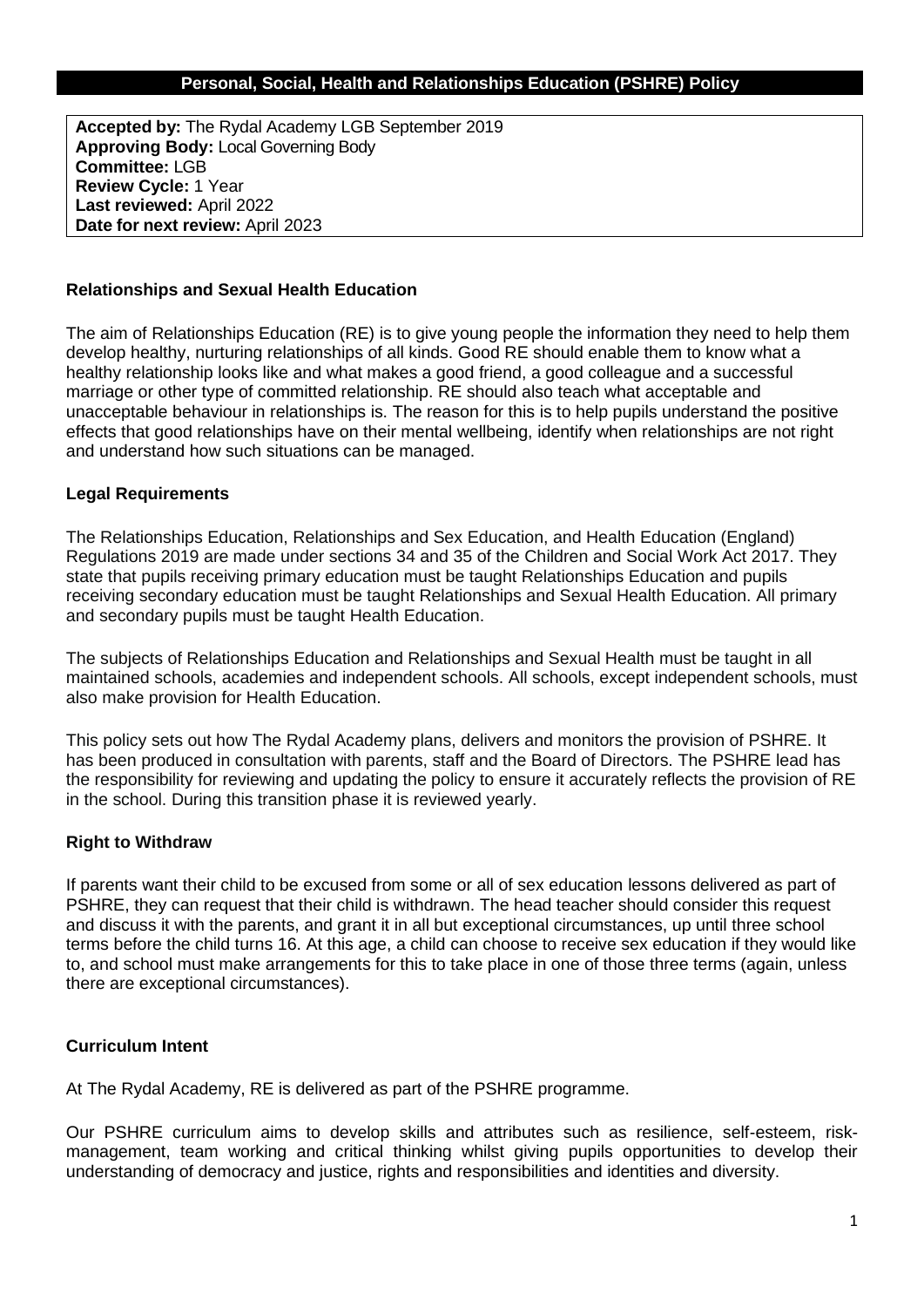To embrace the challenges of creating a happy and successful adult life, pupils need knowledge that will enable them to make informed decisions about their wellbeing, health and relationships and to build their self-efficacy. Pupils can also put this knowledge into practice as they develop the capacity to make sound decisions when facing risks, challenges and complex contexts. Everyone faces difficult situations in their lives. PSHRE can support young people to develop resilience, to know how and when to ask for help, and to know where to access support.

The PSHRE curriculum aims are therefore to create:

- Successful learners who enjoy learning, make progress and achieve
- Confident and autonomous individuals who are able to live safe, healthy and fulfilling lives
- Responsible citizens who make a positive contribution to society

## **For pupils PSHRE provides:**

- Opportunities to prepare pupils to cope with handling the complexity of living in a changing and dynamic multicultural and multi-faith community
- A learning framework which contains social and emotion aspects in which pupils clarify their values and attitudes to controversial issues
- Pupils with the opportunity to clarify issues around which there is no right answer
- Opportunities for pupils to participate at a local level and understand the roles they may have, in addressing important community issues

## **For the school PSHRE education provides opportunities:**

- To develop strategies which enhance the ethos of the school and contribute to behaviour, attitudes and responses to learning
- For pupils to take responsibilities which support the school community
- For a consistent and coherent approach to the social and emotional aspects of learning and school life
- To promote the role of the school in the community; leading to improved relationships and more effective community support
- For the school and its local community to work more effectively together to promote ways for individuals to value and support their community

### **For the community PSHRE will provide:**

- The opportunity to emphasize the role of the community in the school
- An opportunity to improve community involvement by developing an understanding of the rights, roles and responsibilities expected of individuals
- Opportunities, which enable pupils to understand how they may take an active part and contribute more effectively to the life of the local community.
- An opportunity for pupils to explore similarities and differences within the community so that they can better understand the balance of diversity and interdependence of different groups.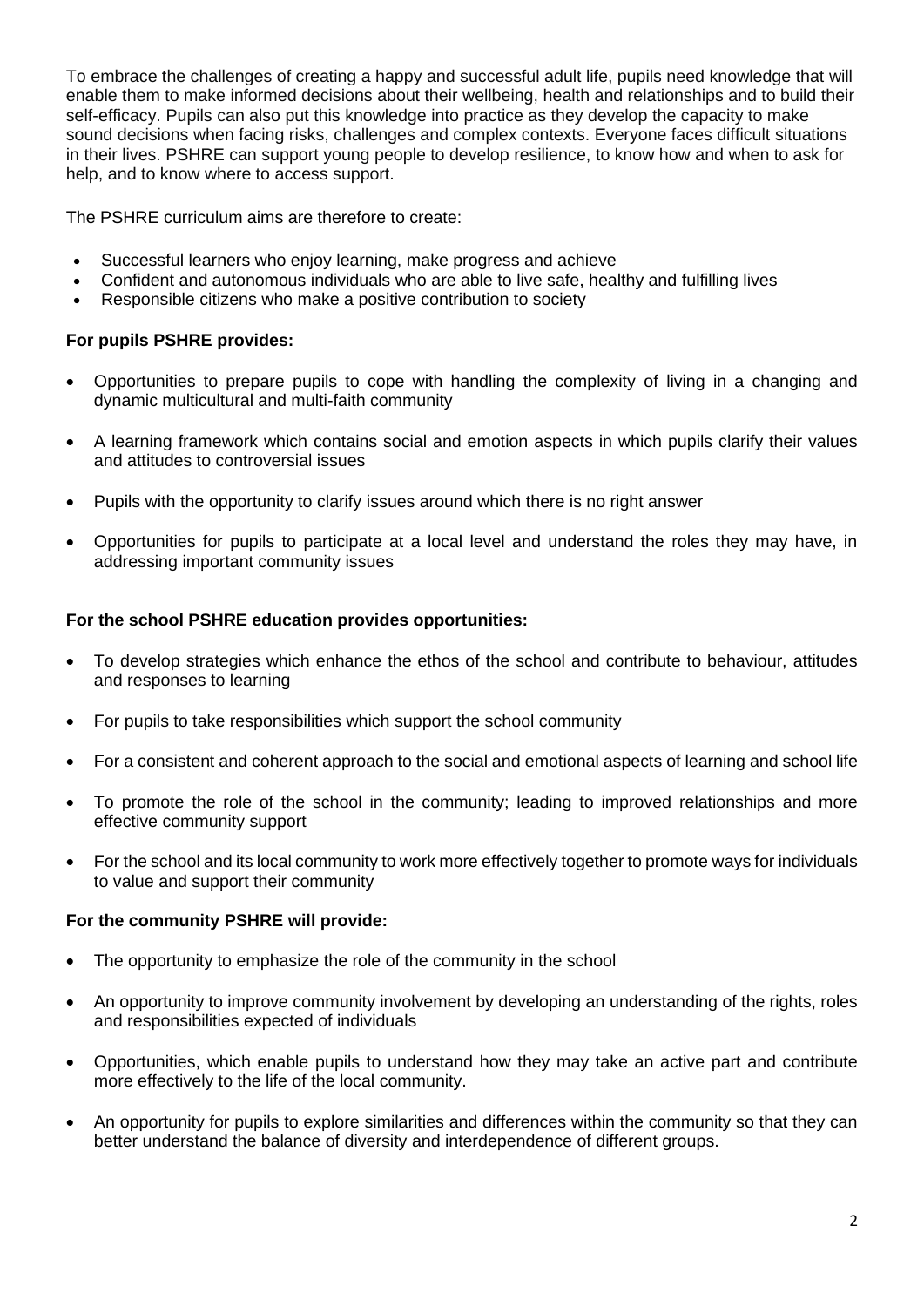## **Curriculum Implementation**

Delivery of PSHRE is done through the timetabled teaching of PSHRE, which is delivered by class teachers, and through a range of other activities such as assemblies, which are planned and organised, by the PSHRE coordinator and Pastoral lead.

Students have 1 lesson a week which is delivered by the class teacher. Lesson plans and resources are designed and developed by the PSHRE lead.

In addition, SMSC themes are mapped across the whole school and this is overseen by the PSHRE lead. The school believes that the students' social, moral, spiritual and cultural development is an integral part of their wider education.

### **Curriculum Overview**

PSHRE is divided into 6 modules, which are delivered in a spiral programme. All 6 modules are delivered concurrently across the school to enable support and training to be delivered to staff where needed.

An overview of this curriculum is provided here:

| <b>Term Delivered</b> | <b>Module Title</b> | <b>Topics</b>                                                                                                                                                                                                                                                                                                                                 | <b>Outcomes</b>                                                                                                                                                                                                                          |
|-----------------------|---------------------|-----------------------------------------------------------------------------------------------------------------------------------------------------------------------------------------------------------------------------------------------------------------------------------------------------------------------------------------------|------------------------------------------------------------------------------------------------------------------------------------------------------------------------------------------------------------------------------------------|
| Autumn 1              | Friends             | How friends make us feel.<br>$\bullet$<br>Characteristics of friendships.<br>$\bullet$<br>Boundaries within friendships.<br>$\bullet$<br>Where to get advice.<br>$\bullet$<br>Feeling included.<br>$\bullet$<br>Self-respect<br>$\bullet$<br>How friendships change<br><b>Bullying</b><br>Who to trust<br>Respect<br>Stereotypes<br>$\bullet$ | Pupils learn about how to<br>respect one another. How<br>to be a good friend and the<br>qualities of this. How to be<br>respectful, trusting within a<br>friendship and understand<br>boundaries.                                        |
| Autumn 2              | <b>Ourselves</b>    | <b>Diet</b><br>$\bullet$<br>Exercise<br>$\bullet$<br>Personal hygiene and dental<br>$\bullet$<br>care<br>Sun safety<br>Importance of sleep<br>$\bullet$<br>Signs of ill health and where to<br>go.<br>Allergies, immunisations and<br>vaccinations<br>Legal and illegal substances<br>Puberty                                                 | Pupils learn how to lead a<br>physically and mentally<br>healthy lifestyle through diet<br>and exercise and the<br>importance of sleep and<br>personal hygiene on this.                                                                  |
| Spring 1              | Online              | Rules for staying safe online.<br>$\bullet$<br>How personal information is<br>$\bullet$<br>collected and used.<br>How they and other people use<br>$\bullet$<br>the internet.<br>Where to get advice.<br>$\bullet$<br>How to be respectful online.<br>Cyberbullying<br>$\bullet$<br>How to respond to people online.<br>Managing time online  | Pupils learn how to use the<br>internet safely and how to<br>respond to the many people<br>they meet online. The<br>understand how information<br>is used and shared and how<br>to manage their time online<br>safely and appropriately. |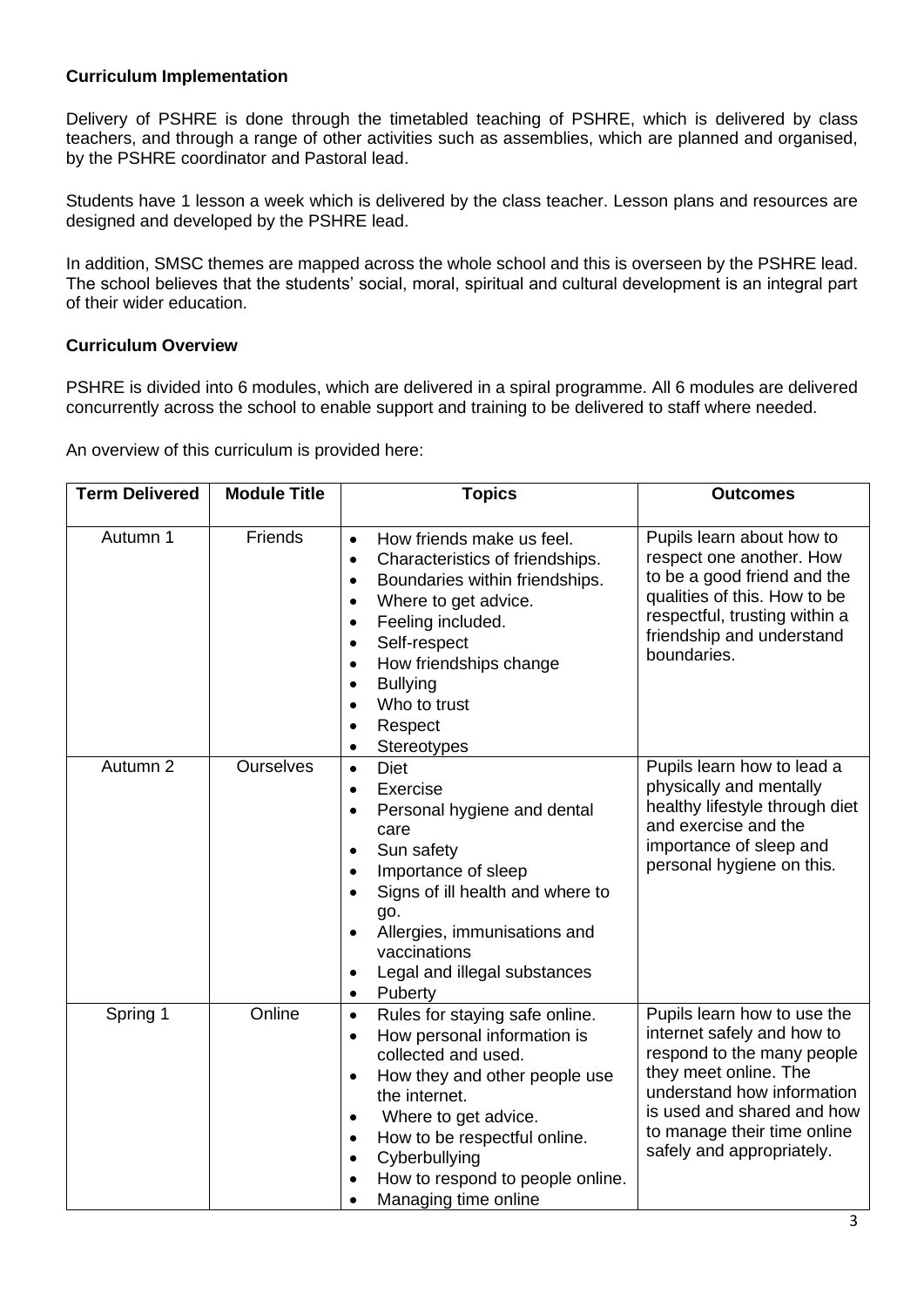|          |                     | Restrictions and regulations.<br>$\bullet$                                                                                                                                                                                                               |                                                                                                                                                                                                 |
|----------|---------------------|----------------------------------------------------------------------------------------------------------------------------------------------------------------------------------------------------------------------------------------------------------|-------------------------------------------------------------------------------------------------------------------------------------------------------------------------------------------------|
| Spring 2 | The wider<br>world  | Environment<br>$\bullet$<br>Money matters<br>$\bullet$<br><b>Rules and Responsibility</b><br>Community<br>Stranger danger<br>Safety and risks<br>First aid<br>Democracy                                                                                  | Pupils learn about<br>themselves and how to be<br>responsible citizens, how to<br>be part of the local<br>community and respect<br>their environment.                                           |
| Summer 1 | Mental<br>wellbeing | <b>Emotions and feelings</b><br>$\bullet$<br>Self-care techniques<br>$\bullet$<br>Ways to support mental<br>wellbeing<br>Where to get support<br>Self-esteem<br>$\bullet$<br>Effects of bullying<br><b>Isolation and loneliness</b>                      | Pupils learn about how to<br>look after their mental<br>wellbeing through diet and<br>exercise, and self-care<br>techniques. How to<br>recognise when they need<br>support and where to get it. |
| Summer 2 | <b>Families</b>     | Identifying who is in our family<br>$\bullet$<br>and how families are different<br>Qualities and characteristics of a<br>family<br>Secrets and surprises<br>Stranger danger<br>Personal space<br>Self-respect<br>How to get help and support<br>Marriage | Pupils learn about how<br>families should care and<br>look after each other and<br>what to do if they are not.<br>How each family is different<br>and respecting this.                          |

# **Inclusive Delivery**

The school takes every effort to ensure that the delivery of PSHRE and all aspects of personal development education are in full compliance with the Equality Act of 2010. Teaching should reflect the law, including the Equality Act 2010, as it applies to relationships and other issues (e.g. gender and gender realignment) covered within the curriculum, so that young people clearly understand what the law allows (and does not allow) and the wider legal implications of decisions they may make.

PSHRE lessons are designed to take into account the religious and faith backgrounds of pupils so that the topics that are included in the regulations are appropriately handled. It is recognised that there will be a range of opinions regarding RE. The starting principle when teaching each of these must be that the applicable law should be taught in a factual way so that pupils are clear on their rights and responsibilities as citizens.

The nature of PSHRE means that often teachers are asked to cover sensitive and controversial issues. These may have a political, social or personal impact and deal with questions of values and beliefs. It is important that teachers approach these topics with an unbiased view. Pupils are taught to recognise bias and to evaluate evidence and examples. Teachers strive to establish a classroom environment in which all pupils feel free to express reasonable points of view and contradict those held by their peers or by the class teacher without judgment or repercussions.

Staff should be alert to issues such as everyday sexism, misogyny, homophobia, transphobia and gender stereotypes and take positive action to build a culture where these are not tolerated, and any occurrences are identified and tackled according to the school's safeguarding procedures.

PSHRE lessons need to be sensitive and age appropriate in approach and content. The school uses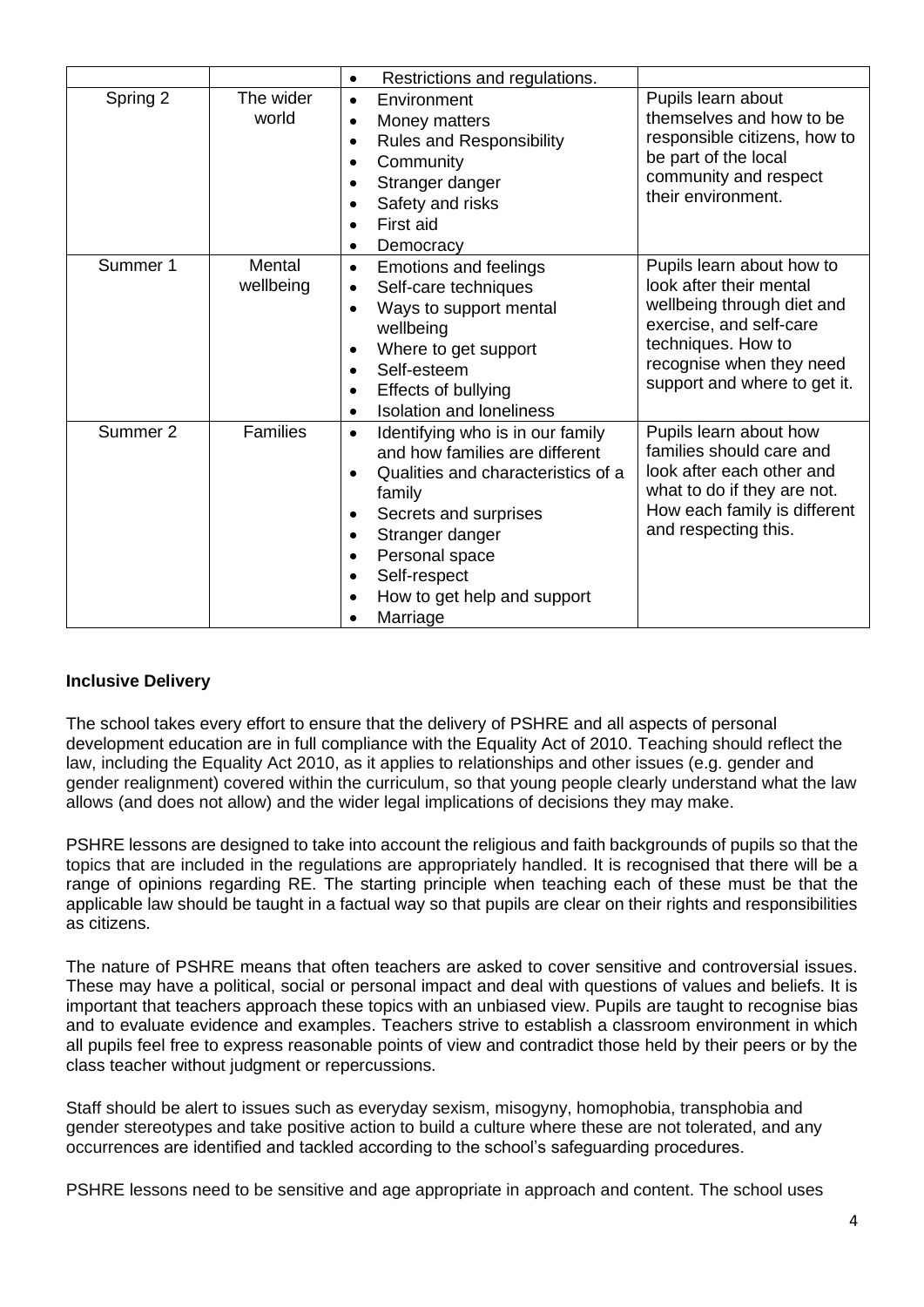local and national data to determine the point at which we feel it is appropriate to teach our pupils about different types of relationships including LGBT+ relationships. Our curriculum is designed to be fully inclusive and all case studies, scenarios and discussion points introduce pupils (and allow them to respond to) to a range of different relationships.

### **Monitoring and Evaluation**

The PSHRE department is subject to the same monitoring, verification, planning and evaluation policies that other academic departments follow.

Pupil progress is monitored through workbooks and pupil work is monitored through half termly book scrutiny. The PSHRE lead meets with the SLT link to discuss and identify departmental priorities.

### **Assessment**

At the end of the topic pupils complete an assessment sheet to help recap and use their acquired knowledge. This shows the growth in knowledge over a module of work. Their response to this is used to demonstrate the impact that module has had. An assessment used at the start of each module to assess the children knowledge of previous years.

### **Additional Development opportunities**

The school has a school council who are active in making decisions and helping with local issues and fundraising.

The assembly programme is coordinated by the Pastoral Lead. It is designed to:

- Promote morality and good citizenship within a diverse and multi-cultural society
- Encourage pupils to explore and shape their own beliefs and attitudes
- Allow students to form their own opinions and overcome prejudice.

#### **The involvement of visitors and external groups**

Where possible visitors and external groups are invited into school to run key sessions, assemblies and occasionally deliver lessons. These maybe run by local authority services or charities.

#### **The role of pupils in community involvement**

The School Council organize and suggest ideas for various charity projects e.g. British Heart Foundation, RSPCA, Darlington memorial fundraising, Cancer Research etc

#### **Social, Moral, Spiritual and Cultural Education**

The Rydal Academy is committed to the promotion of pupils' spiritual, moral, social and cultural development and their physical well-being through a wide range of activities and experiences. The school believes that the promotion of SMSC is of vital importance to our pupils as it equips them to be thoughtful, caring and active citizens in school and in wider society.

We aim to provide an education that provides children with opportunities to explore and develop:

• their own values and beliefs